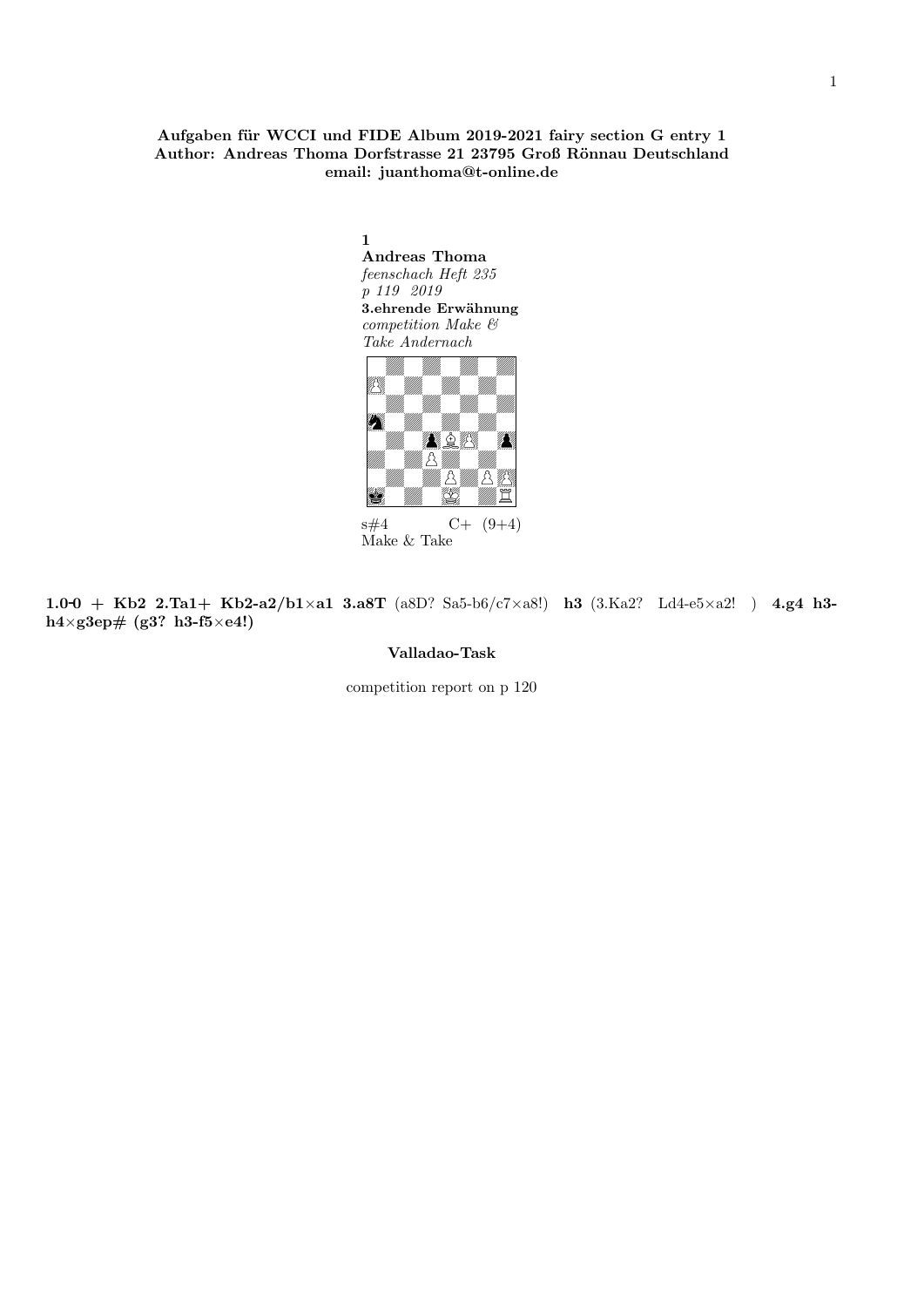## Aufgaben für WCCI und FIDE Album 2019-2021 fairy section G entry 2 Author: Andreas Thoma Dorfstrasse 21 23795 Groß Rönnau Deutschland email: juanthoma@t-online.de

2 Andreas Thoma Problem Paradise issue 94 nr F1201 2021



Circe Doppellängstzüger AntiCirce ChamaeleonSchach b) plus Degradierung c) plus Andernachschach d) plus Antiandernachschach

a)  $1.5b8-c6=L$   $Sb1-c3=L$   $2.Lc6-h1=T$   $Lc3-h8=T$   $3.Th1-h7=D$   $Th8-f8=D$   $+$   $4.Ke8*f8[sKf8\rightarrow e8]$   $d2-d4$ 5.Dh7\*c2=S[sSc2→g8][+wBc2] Lc1-h6=T 6.Sg8\*h6=L[sLh6→f8] Dd1-d3=S 7.Lf8-h6=T 0-0-0

b) 1.Sb8-c6=L Sb1-c3=L 2.Lc6-h1=T Lc3-h8=T 3.Th1-h7=D=B a2-a4 4.a7-a5 d2-d4 5.Ta8-a6=D Lc1 h6=T 6.Da6\*h6=S[sSh6→b8] Dd1-d3=S + 7.Ke8-f7 0-0-0

c) 1.Sb8-c6=L Sb1-a3=L 2.Lc6-h1=T La3-d6=T 3.Th1-h8=D Td6-h6=D 4.Dh8\*b2=S[sSb2→b8=w][+wBb2] Dh6-a6=S 5.b7-b5 Sb8-c6=L 6.e7-e5 Lc6-h1=T 7.Dd8-h4=S 0-0

d) 1.Sb8-a6=L=w La6-d3=T=s 2.Td3-h3=D=w Dh3-a3=S=s 3.Sa3-c4=L=w Lc4-g8=T=s 4.Tg8-g1=D=w  $Dg1*a7=S[wsa7\rightarrow g1][+sBa7]$  5.c7-c5=w Sg1-h3=L=s 6.Dd8-a5=S=w Sa5-c6=L=s 7.Lc6-h1=T=w 0-0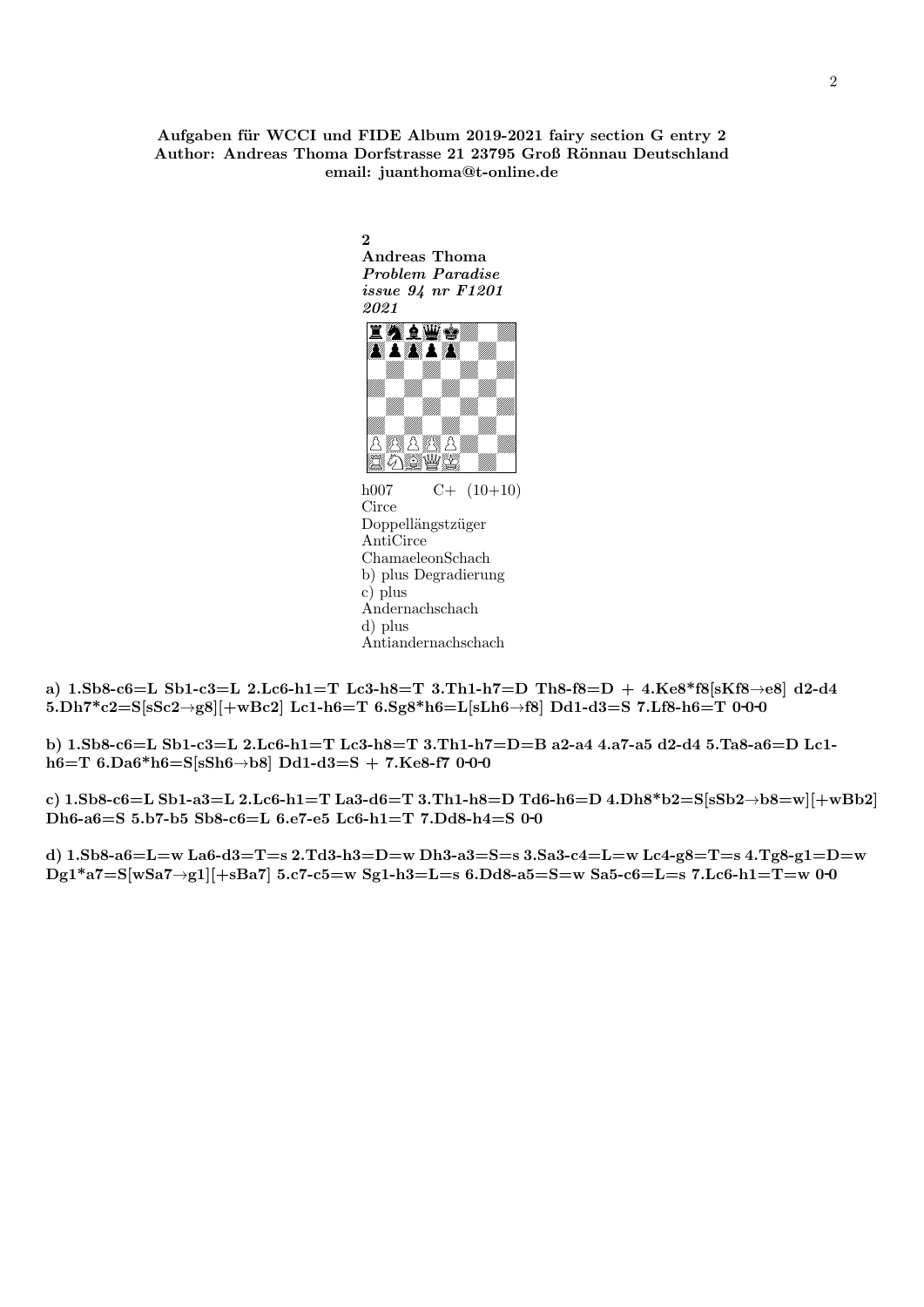## Aufgaben für WCCI und FIDE Album 2019-2021 fairy section G entry 3 Author: Andreas Thoma Dorfstrasse 21 23795 Groß Rönnau Deutschland email: juanthoma@t-online.de

3 Die Schwalbe Heft 291-1 Nr.17900 2019 Hartmut Laue gewidmet



Make & Take

a) 1.Tae8 f2-f7×e8=T 2.Lf4 d2-e3×f4# (2....Kg5? Te8-g8×g5!) b) 1.The8 f2-f7×e8=S 2.Lb4 d2-c3×b4# (2...Ka7? Se8-c8×a7!)

First (and I think only) Take & Make problem to show the castling possibilities in double setting